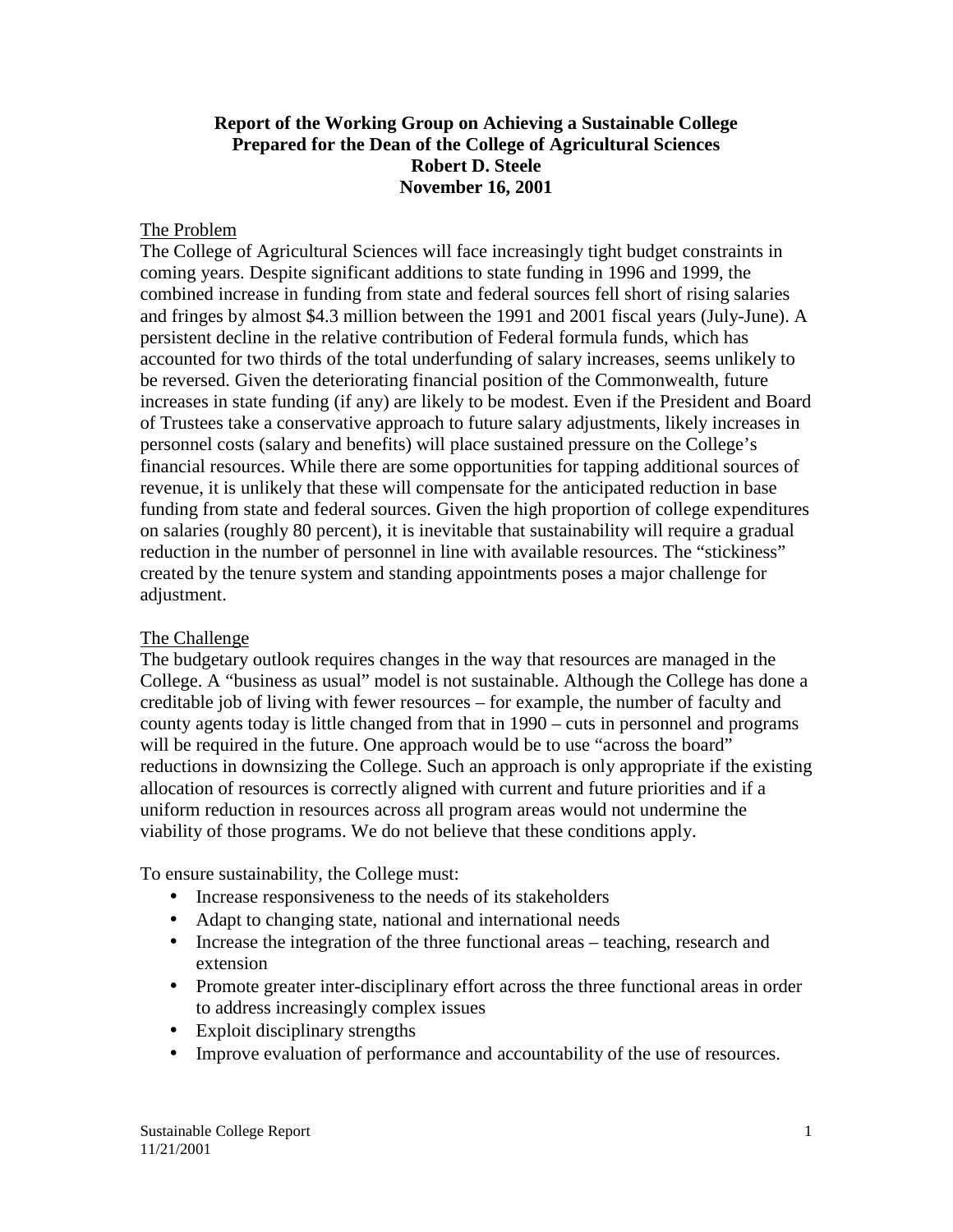The central challenge facing the College is to design and implement a strategy to meet these requirements in the face of declining resources. Key elements in a strategy for a sustainable college are:

- 1. Setting priorities
- 2. Allocating resources in line with priorities
- 3. Controlling costs
- 4. Increasing funds available to support priorities
- 5. Making structural adjustments.

### **1. Setting Priorities**

Issues:

- Currently, priorities are largely established at the unit level. There is weak definition and implementation of college-wide priorities.
- There is a need to be more specific in identifying the focus and content of a limited number of priority program areas that cut across disciplines and departments, and are targeted to specific objectives, e.g., we have a focus on food systems that is identified in our strategic plan, but what exactly is that focus? What is the focus of our work in the environmental area?

#### Actions:

- We suggest the creation of a limited number of internal task forces in the College, drawn from across units (academic and regional) and involving stakeholders, to define the focus of our work in priority areas (e.g., food systems; environment) and to identify ways to move this work forward in our three functional areas (teaching, research and extension). The needs and interests of external stakeholders should be clearly identified in determining the focus of college activities in each of the priority areas. Each unit should be required to address its contribution to the priority areas in their strategic plans.
- We suggest that the role of the Agricultural Council be changed from the current "passive" model to a more "active" model. The Council should become the sounding board for college priorities, as established above, and its input should be sought in the priority-setting process. If necessary, the membership of the Council should be broadened to ensure that all major stakeholders are represented (agricultural and non-agricultural).
- We suggest that an executive advisory body (10-12 individuals) be established to provide strategic advice to the Dean, perform an advocacy role for the College, and assist in seeking additional resources. The membership of this group should reflect the broad spectrum of stakeholders served by the College.
- Greater transparency is needed in setting and implementing priorities  $-e.g.,$ priorities established at the college level on the basis of the work of the internal task forces, advisory bodies and the administrative team (Deans, academic and regional unit leaders) should be publicized, as should the rationale for securing additional funding, from the Commonwealth or other sources, and the reasons for the award of additional resources to units.
- Since student enrollment is a particularly pressing issue, we suggest that a college-wide task force be created to identify priority measures to be taken to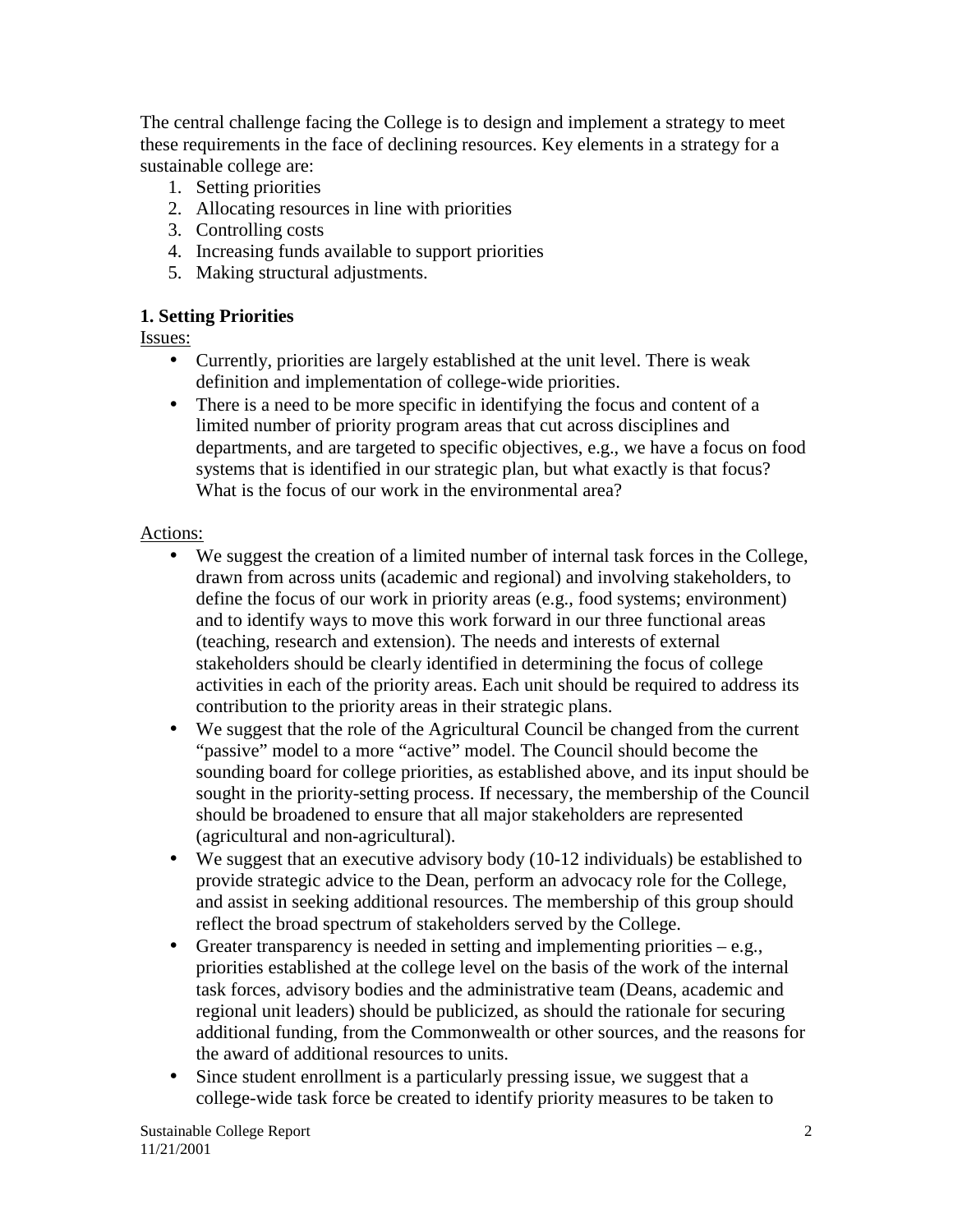increase enrollment (e.g., by increasing the attractiveness of our majors, improving curriculum, and strengthening recruitment activities). Each academic unit should be required to specify the steps that they will take to increase enrollment in their strategic plans.

### **2. Allocating resources in line with priorities**

Issues:

- Resource allocation is largely determined by unit level objectives rather than by college objectives.
- There is a tradition of "entitlements" that restricts the reallocation of resources (both staff and departmental allocations) within and among units.
- There is insufficient flexibility in the way that resources can be used, e.g., dollars made available through faculty or staff retirements tend to be used to create similar positions.
- Resources need to be directed to priorities established at the college level.
- Dollars should follow effort and success.
- The process of resource allocation/reallocation needs to be more transparent so that faculty and staff can see its relationship to priorities, and can have confidence that the process is fair.

#### Actions:

### *Allocation of salary dollars – faculty and agent positions*

- All vacant faculty and county agent positions, created through resignation or retirement, should revert to the College (with the exception of faculty positions made vacant through denial of tenure at the academic unit level and extension agent positions made vacant by not being granted continuation after the probationary period).
- A certain proportion of vacant positions would be retired permanently each year in line with long-term changes in base funding for the College. We suggest the required reduction of dollars and an estimate of the dollars available for reallocation be announced by the Dean annually.
- All units (academic and regional) would be eligible to bid for the remaining resources for use in whatever form they viewed to be appropriate (tenure track faculty positions; standing appointment extension agent positions, fixed term staff or paraprofessional positions; or dollars to support non-personnel costs of program delivery).
- A set of criteria should be drawn up (e.g., contribution to college program priorities, contribution to undergraduate enrollment, generation of external funding etc.) and applied in determining successful bids.
- In extension, statewide program leaders would be eligible to submit bids for funding under this process.
- Decisions on filling vacant positions with a justification should be made public to ensure transparency.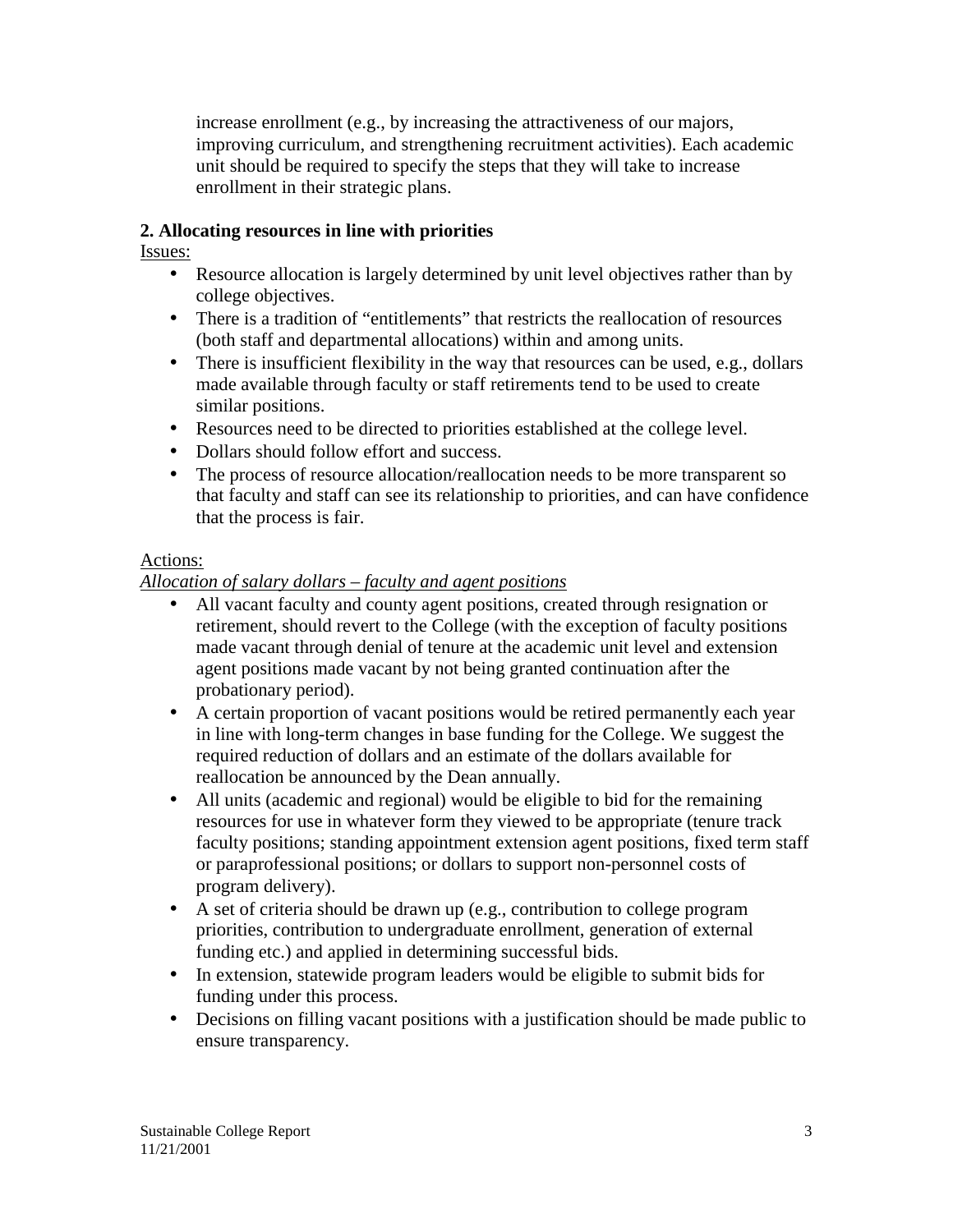### *Allocation of support dollars*

- There is a need to analyze the current allocation of support dollars by unit and per FTE in each functional area (teaching, research and extension). Unit average costs should be monitored annually and used as a basis for determining annual adjustments in allocations in line with priorities and productivity. The aim would be to reallocate resources across units, in line with changes in staffing driven by priorities and unit performance in key areas.
- For teaching, allocations would be varied annually in line with contribution to teaching mission of the College. Benchmarks to use might include the number of students enrolled in respective majors and student credit hours generated.
- For extension, allocations would be varied with changes in the number of extension staff and demonstrated success of programs (current reporting systems should be strengthened to provide a basis for evaluating program impact).
- For research, money available for graduate assistantships and fixed term research positions should be linked to: the number of graduate students and the ratio of external funding (through grants and contracts, scholarships etc.) to base funding. This would reward units who are successful in attracting students to their program, securing external funding to support their research, and using external funds to support students or attracting students who are willing to pay their own way.
- Recognizing the fact that a performance-based reallocation of support dollars could create major shifts of resources among units through time, we propose that an annual adjustment formula be applied, i.e., a limit on the percentage reallocation of base funding in any given year for each area.

# **3. Controlling costs**

Issues:

- Given the uncertain funding (revenue) outlook for the College, controlling costs must be a major component of the strategy to ensure sustainability.
- Under the current system of unit "entitlements", there is little pressure to ensure that resources are used most efficiently in the College as a whole.

# Actions:

# *Improving cost effectiveness and efficiency across all units*

- We propose that an external management and operations review be carried out for the College. A firm of management experts, familiar with the operations of universities or non-profit organizations, would be engaged to analyze systems, processes and costs across all units to determine efficiency and to identify how cost savings can be made.
- If necessary, funding for the review should be provided by a levy on all units in proportion to their percentage of current total expenditures (salary and nonsalary).

# *Improving cost effectiveness and efficiency in service units*

For many units, it is difficult to identify whether existing resources are being used efficiently. However, the group identified a number of steps that could be taken to control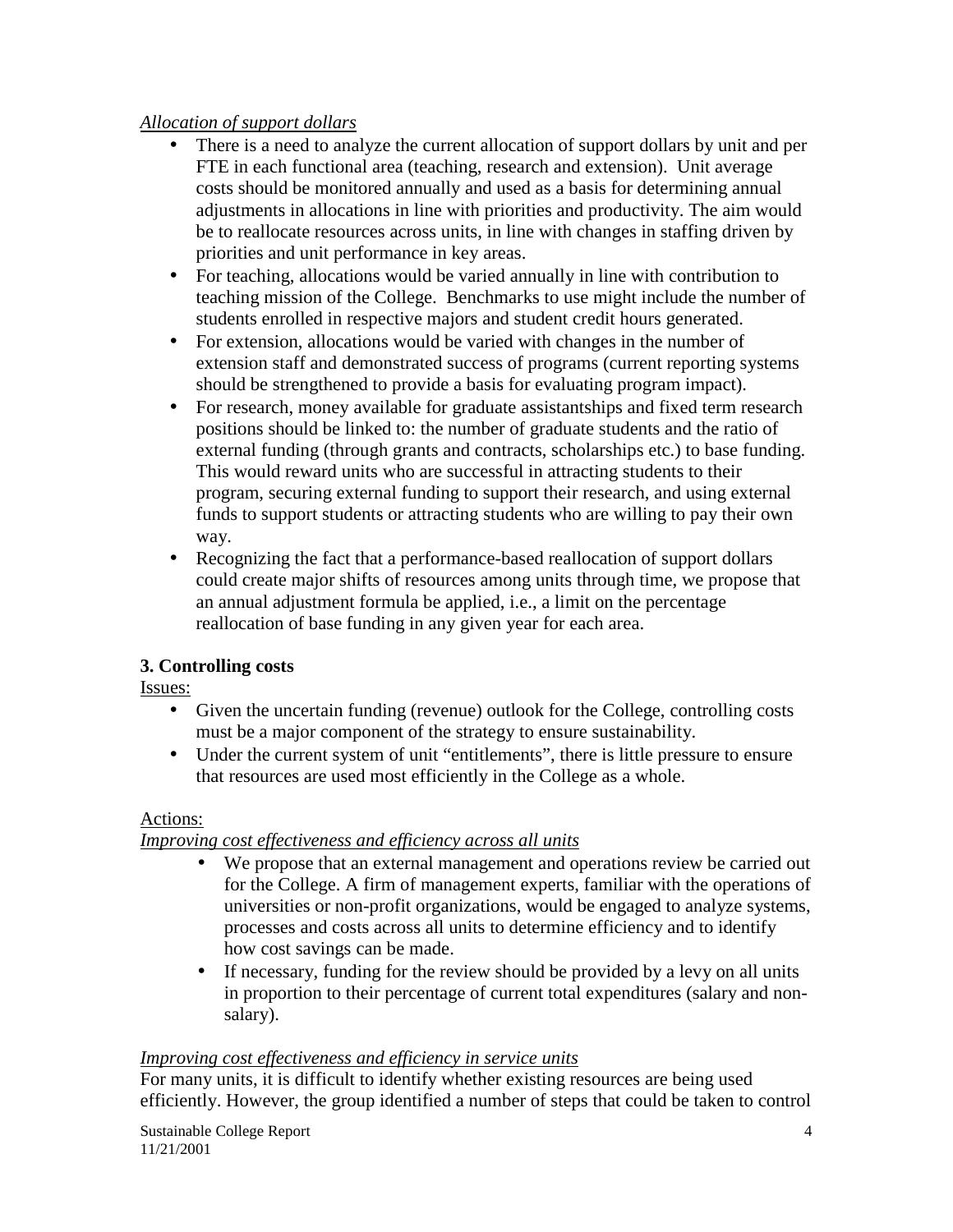costs in service units. These involve the adoption of a more "market-oriented" model of operations:

- Full cost coverage for conferences and short courses. The conference and short courses office does not cover the costs of its operations. The potential saving from full cost recovery was \$139,000 in FY2000. Some conference organizers are charged fees that subsidize others that do not cover their costs. We propose that all activities should be charged a fee that reflects the services provided by the office. If organizers choose not to use the services of the office, such that it cannot cover its costs, the office should be eliminated.
- Farm operations and services place a significant demand on the college resources, consuming over \$358,000 of college funds in FY2000. Because of the nature of farm operations in a university context, it is unlikely that farm operations can be entirely self-supporting. However, a number of changes could results in savings. Among these are:
	- 1. charge the full costs of services provided to departments who generate revenues from farm activities, e.g., the costs of manure handling and disposal to sales of poultry products
	- 2. eliminate the bus services provided and rely on university buses or CATA (this would require charging the full costs of bus rentals to those in the College who use them)
	- 3. ensure the full charge back (where feasible) for the use of farm operations and services in research projects
	- 4. as part of the overall review of college operations (indicated above), we suggest that the business model for all the farm operations in the College be examined to evaluate the possibility for partial or full privatization in order to reduce expenses and increase revenues.
- The information and communication technologies unit is a large user of college resources, consuming more than \$2 million in FY2000. ICT needs to move to a charge out/cost recovery model for its services. Among the steps that could be taken:
	- 1. The College received \$750,000 of base funding from the state to provide computer support for extension. Any support provided in excess of this should be on a cost-recovery basis.
	- 2. The current system for the production of publications, videos etc. should be converted to a fee for service basis. Clients would be faced with paying the full costs from extension funds or applying these to grants and contracts. As an interim step in this process, we recommend that the full costing of each item be made clear to clients, so that the legitimacy and effectiveness of the expenditure involved can be judged.
- The publications distribution center. It is difficult to determine how much could be saved by making changes to the publications distribution system. We suggest that this be evaluated as part of the overall review of operations. However, among the steps that could be taken:
	- 1. reduce the volume of printed publications produced, in particular by shifting to electronic distribution. The full costing of printed publications (production,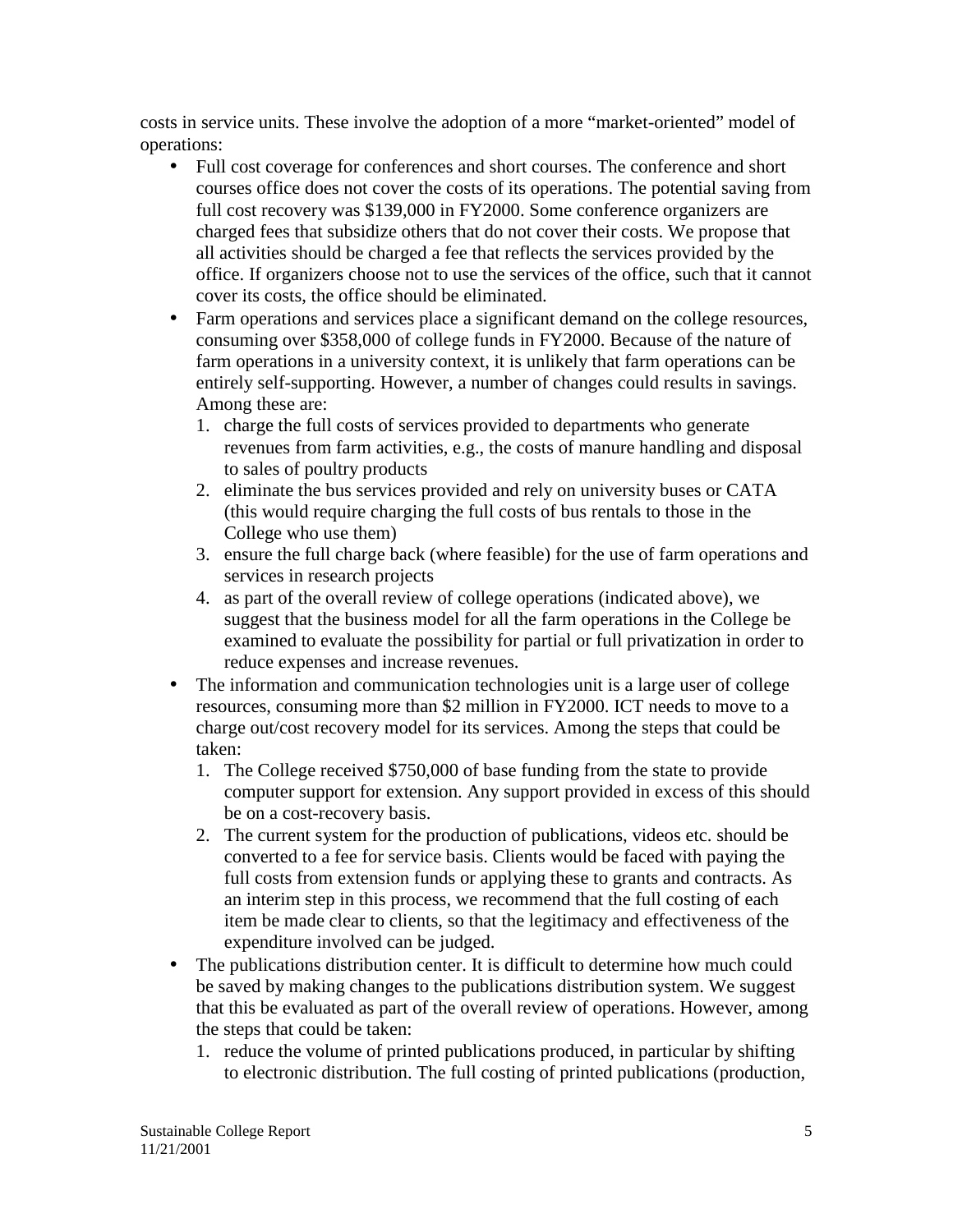storage and distribution) would help to improve understanding of the true costs of publications

- 2. invest in an improved system for the electronic distribution of publications with secure server facilities for on-line purchase. The adoption of aggressive pricing with a significant discount for the purchase of on-line documents could help to reduce the demand for printed publications and lead to significant cost savings.
- Overall staffing levels in service units. The number of staff in the service units has increased by almost 9 percent since 1990, while those in other areas have declined. While some of this increase may be due to the desire to improve service to academic and regional units, and some may be the result of "unfunded mandates" from the University or elsewhere, it is clear that the number of staff funded from base funds in the service units will have to decline. We recommend that the reduction in staff on permanent funding in support and service units parallel the reduction in academic and regional units to be achieved as indicated under 3 above.
- Resources saved from the reduction in college funds provided to service units should become part of the money reallocated to academic and regional units under 2 above.

# **4. Increasing funds available to support priorities**

Issues:

- Given the uncertain outlook for funding from traditional sources, every effort needs to be made to exploit new opportunities for funding, and to make the best use of those sources to support core activities of the College.
- The College needs to increase the support of officials (legislators, county commissioners, and other agency professionals) for the research, extension and outreach work of the College.

#### Actions:

- We have largely relied on our traditional agricultural clientele to support our requests for funding in Harrisburg. Non-traditional groups and sources of funding should be explored aggressively, in particular to obtain funding for some of the newer program areas, such as the environment, or children, youth and families.
- We need to improve our efforts to communicate the value of our teaching, research and extension programs to legislators, key stakeholders, public officials, and the public at large. In order to achieve this, consideration should be given to strengthening advocacy through the existing university structure and/or through an expansion of college activities in this area. The communication of research results and publicizing the impact of research should be accorded greater priority in faculty evaluation and rewards, and in tenure and promotion decisions.
- Since a major source of growth in funding is through competitive grants and contracts, every effort must be made to include the full cost of research into grants (equipment, personnel etc.) consistent with Federal accounting rules.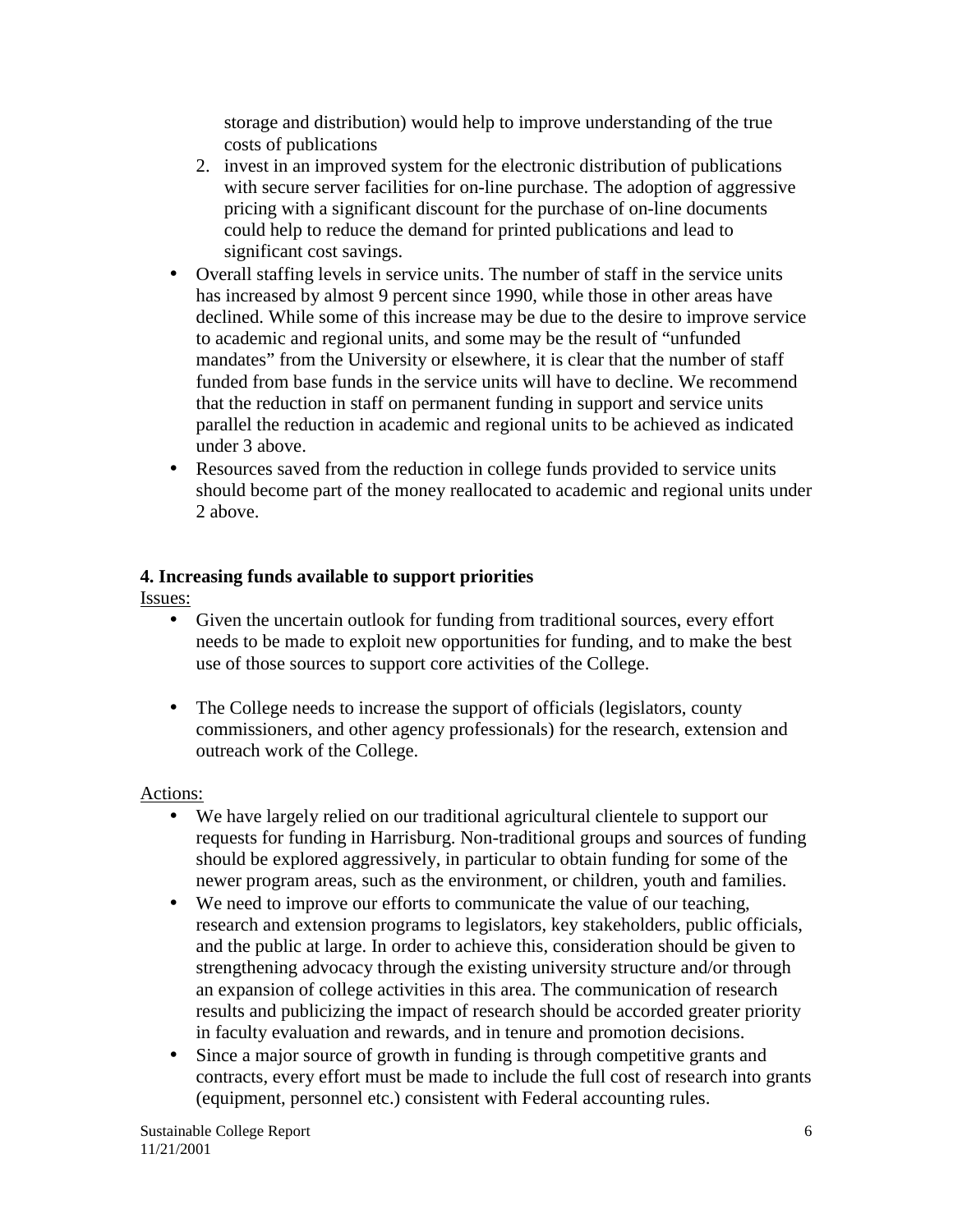- The group discussed at length the possibility of imposing a college-wide levy on the money generated through grants and contracts to provide a pool of resources to fund new program initiatives, but could not reach agreement on this. This does not preclude individual academic units from using such an approach should they decide to do so.
- We suggest that all indirect costs recovered from grants and contracts be retained at the college level to support new program initiatives. The money thus generated would constitute a "strategic initiatives fund" that would be distributed through an RFP process. Priorities for and the allocation of the funds under this program should be transparent.
- In order to encourage county extension staff to become more active in seeking external funding, we suggest that they be entitled to the return of some portion of the salary savings generated from their participation in sponsored research for use in approved ways. We also suggest that participation in externally-funded projects be clearly identified as an expectation for all new hires and be used as a factor in annual salary determination.
- In order to mobilize additional resources, we suggest that all associate deans, and academic, statewide and regional unit leaders be assigned the goal of increasing external funding (though grants and contracts, endowments etc.) and that their documented success in doing so be a major part of the performance and rewards system. Consideration should be given to involving the college's Development Office in the dialogue of funding program priorities with departments and regional units.

# **5. Making Structural Adjustments**

Issues:

- The downsizing of the College will require adjustment in organizational structure. It is unlikely that we shall have the same number of units in the future that we have today. A futuristic look for the College must be designed and dialogue on restructuring should begin now.
- In order to respond to the needs of stakeholders, existing personnel will have to be responsive to change; the types of positions that we shall want to create for new faculty and county agent hires are likely to change.

# Actions:

- In order to encourage faculty and staff to adjust their efforts in line with the changing needs of the College, we suggest that current performance and reward systems place top priority on recognizing and rewarding contributions to the achievement of strategic objectives. Such contributions should be a major factor in the award of Presidential Excellence dollars in salary determination and in the allocation of support dollars at the unit level.
- The high proportion of college resources tied up in salaries for tenured positions and standing appointments, limits flexibility in adjusting staffing to changing priorities and needs. We suggest that the College reduce the proportion of its total salary dollars in tenured and standing positions through time. This would be